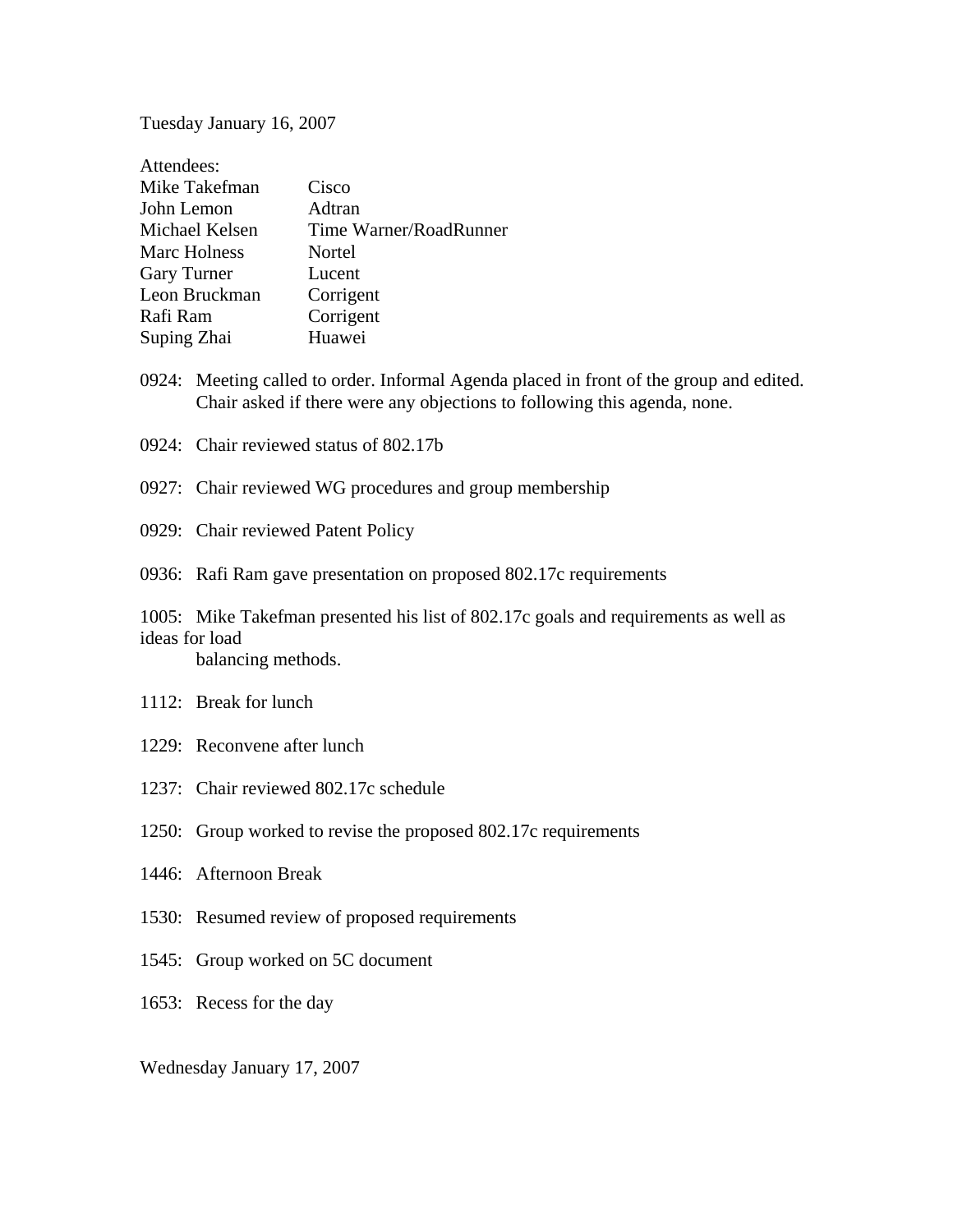0900: Group worked on completing the PAR online

0950: Group resumed discussions on interconnection options for stations between two rings

1013: Morning Break

1030: Group decided to initially consider all four MACs involved for interconnect stations on two

rings and discussed failure scenarios

1125: Break for lunch

1306: Rafi Ram presented a state machine describing one method of PGM

1339: Gary Turner initiated a discussion for a new requirement for static user configurable load balancing

1420: Chair reviewed planned activities for study group closing meeting tomorrow

1435: Recess for the day

Thursday January 18, 2007

0907: Chair informed group of procedure to obtain a partial refund on meeting fee for this week

- 0911: Action items further work:
	- tribs and flooding scenario
	- failure scenarios in general
	- topology support
	- load balancing methods/options
	- STP interaction
	- architectural reference model for the standard
	- synchronization and recovery algorithm
	- intermac communication protocol
	- management aspects and provisioning
- 0930: Reviewed current draft of PAR

0944: Reviewed and edited 5C draft document.

1007: Discussion surrounding scope of the protocol reached a decision to limit the focus to the two